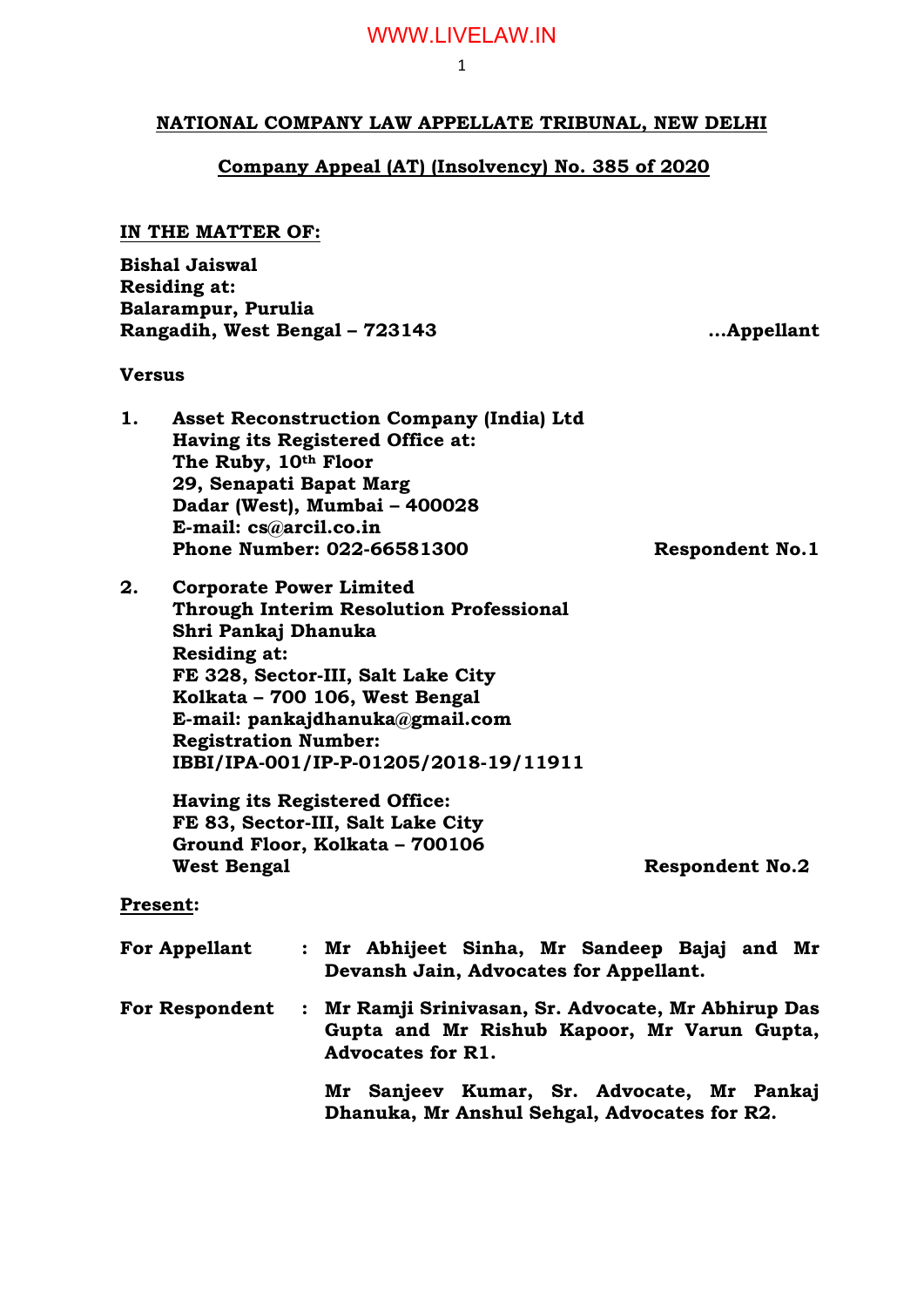$\mathcal{L}$ 

### **ORDER**

**25.09.2020** We have heard the arguments in this Appeal. During the course of argument, a Judgment rendered by Five Hon'ble Members of this Appellate Tribunal in the Case of V. Padamakumar Vs. Stressed Assets Stabilization Fund (SASF) & Anr. in Company Appeal (AT) (Ins) No. 57 of 2020 has been cited before us. After hearing the arguments of Learned Counsel for the parties, we with the great respect to the Hon'ble Members of the Judgment thought it proper to refer V. Padmakumar's Case for reconsideration.

We shall proceed further in this Appeal, after receiving answer of the reference.

The Registrar is directed to place the attached reference alongwith V. Padmakumar's Case (Supra) before the Hon'ble Acting Chairperson for constituting appropriate Bench.

> **(Justice Jarat Kumar Jain) Member (Judicial)**

> > **(Balvinder Singh) Member (Technical)**

**(V.P. Singh) Member (Technical)**

*Company Appeal (AT) (Insolvency) No. 385 of 2020*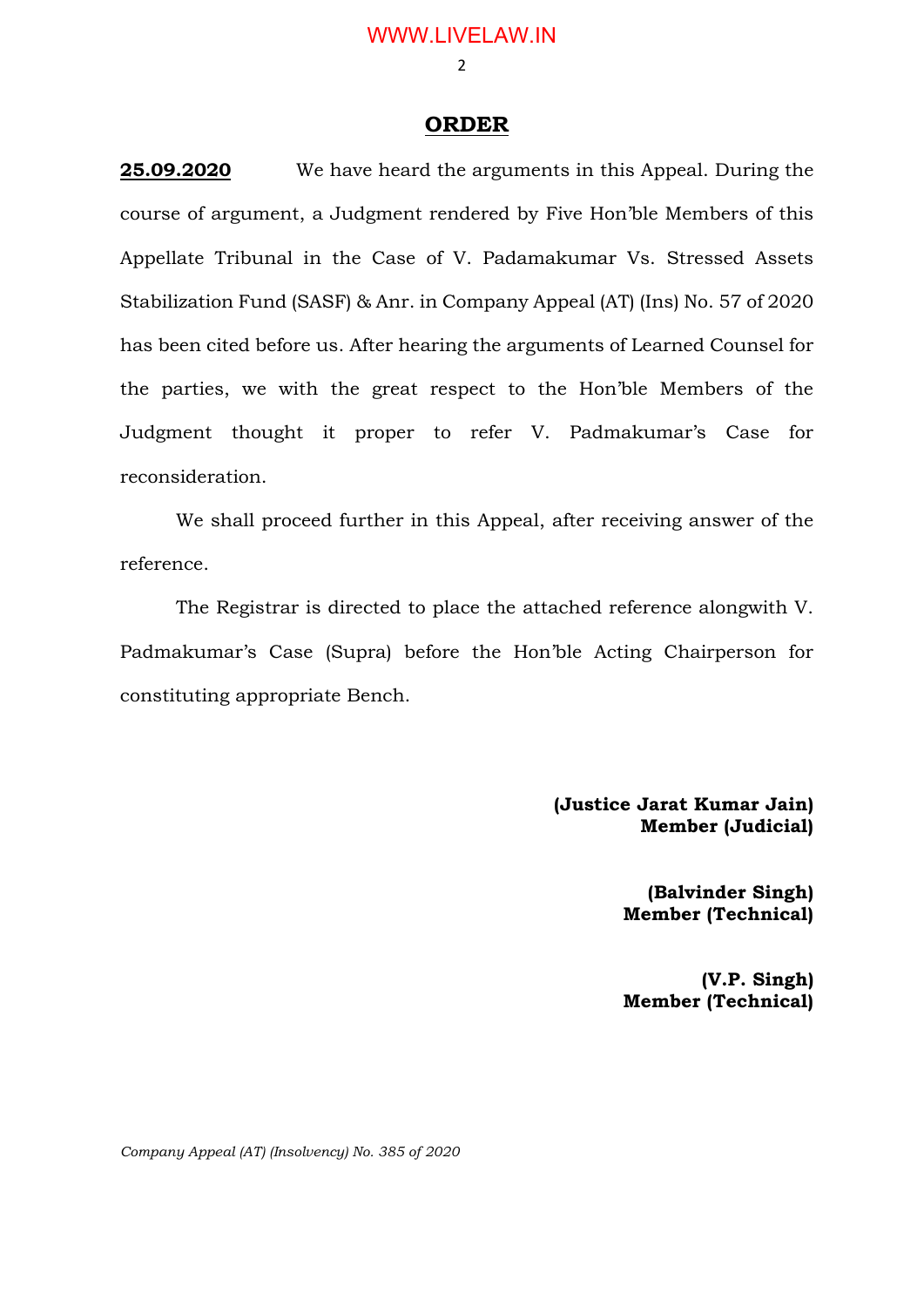3

# **Before Hon'ble National Company Law Appellate Tribunal, New Delhi.**

Reference: - Three Members Bench of NCLAT.

# Reference

We Three Members Bench of this Appellate Tribunal heard the arguments in Company Appeal (AT) (Ins) No. 385 of 2020. During the course of arguments, a Judgment rendered by Five Hon'ble Members of this Appellate Tribunal in the Case of V. Padma Kumar Vs. Stressed Assets Stabilization Fund (SASF) & Anr. in Company Appeal (AT) (Ins) No. 57 of 2020 has been cited before us. After hearing the arguments of Learned Counsel for the parties. We with the great respect to the Hon'ble Members of the Judgment thought it proper to refer the V. Padmakumar's case for reconsideration. The issue is of great importance which is as follows:-

"Hon'ble Supreme Court and various Hon'ble High Courts have consistently held that an entry made in the Company's Balance Sheet amounts to an acknowledgement of debt under Section 18 of the Limitation Act, 1963, in view of the settled law, V. Padmakumar's Case requires reconsideration."

2. Brief facts of the case are that the Corporate Debtor (Corporate Power Ltd.) had availed the loan from the Consortium Lenders (Infrastructure Finance Co. Ltd., State Bank of Hyderabad, State Bank of Bikaner & Jaipur State Bank of India, State Bank of Patiala and State Bank of Travancore) for setting up 1080 MW coal-based plant at Chandwa of Latehar District in the State of Jharkhand in two phases comprising of 2x270 MW in each phase by executing common loan agreement with the lender's bank. The Corporate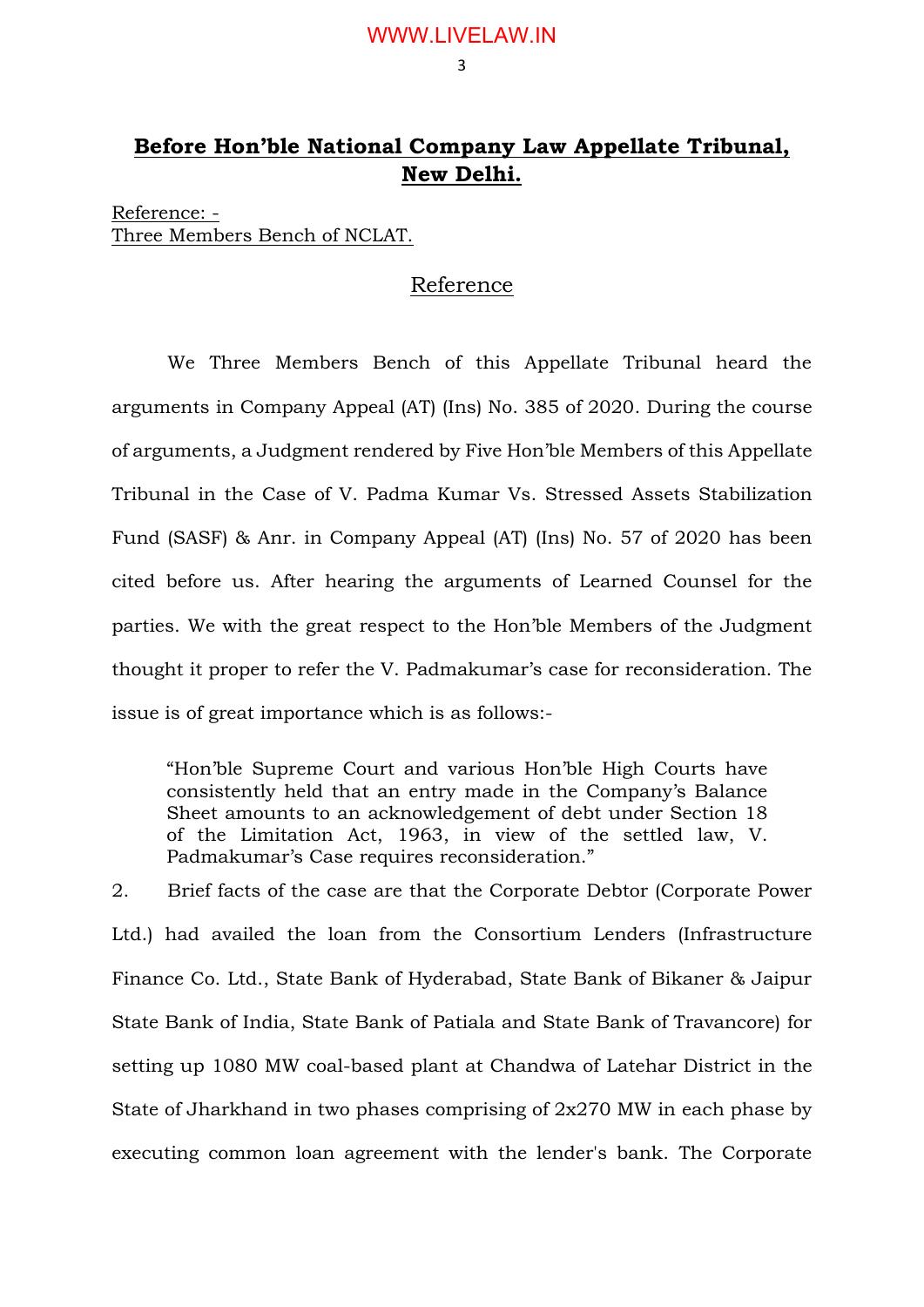Debtor has availed loan facilities aggregating to Rs.2175,00,00,000/- (Rupees Two Thousand One Hundred Seventy-Five Core only) for the Phase-I project and availed Rs.2387,00,000/- (Rupees Two Thousand Three Hundred Eighty-Seven Crores only) for Phase–II project for setting up another 540 MW coalbased plant from the various bankers referred above and loan agreements have been executed between the Corporate Debtor and the above-referred Banks. However, the Corporate Debtor failed to repay the dues under the facilities granted by the above mentioned Banks. Thereafter, State Bank of India issued a loan recall notice dated 27th March 2015 which was replied by the Corporate Debtor on 28th March 2015. The Consortium Lenders issued notices on 20th June 2015 under Section 13(2) of the SARFAESI Act, 2002 demanding a total amount of Rs.5997,80,02,973/- (Five Thousand Nine Hundred Ninety-Seven Crore Eighty Lakhs Two Thousand Nine Hundred Seventy-Three only) but the Corporate Debtor failed to repay the loan amount. The above mentioned Banks had assigned the debt in favour of Asset Reconstruction (Respondent No. 1 referred as Financial Creditor) Therefore, the Financial Creditor has filed the Application for initiation of CIRP against the Corporate Debtor under Section 7 of the I&B Code.

3. The Corporate Debtor contends that the Financial Creditor has no cause of action to initiate and proceed against the Corporate Debtor. The purported amount claimed by the Financial Creditor is yet to be ascertained, and proceedings in that regard are already pending before the DRT, Kolkata. The Corporate Debtor has also raised the issue of Limitation.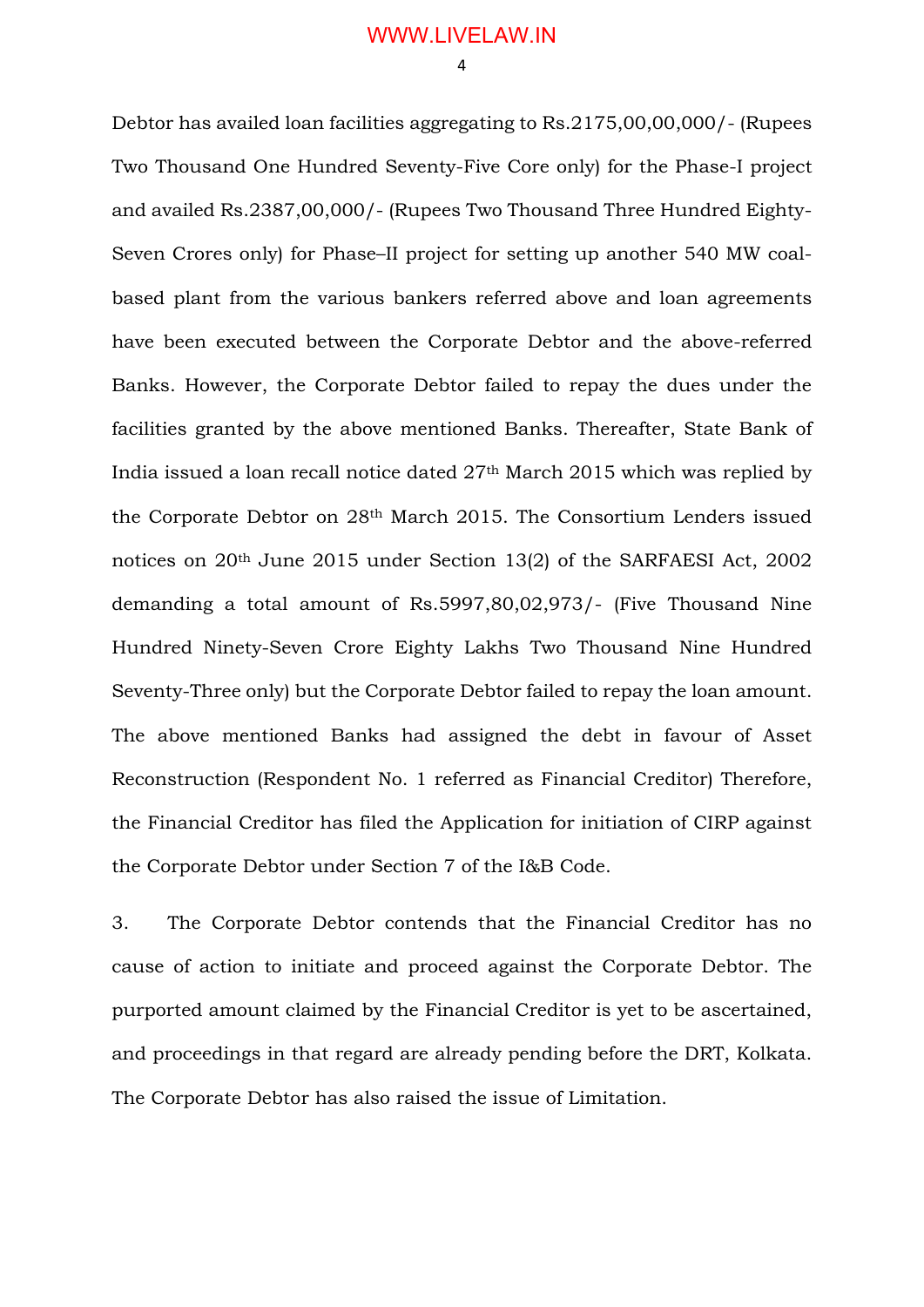4. The Adjudicating Authority has admitted the Application on the ground that the debt and default are not under-challenge and the Application is filed within Limitation. Being aggrieved with the order the Corporate Debtor filed the Appeal.

5. The Appeal is filed mainly on the ground that the Learned Adjudicating Authority has failed to consider that the State Bank of India, the predecessor in interest of Financial Creditor (Respondent No. 1) had declared the accounts of the Corporate Debtor (Respondent No.2) as NPA on 28th February 2014. The Application under Section 7 of the I&B Code was filed in December 2018, i.e. after a delay of almost five years. The Application is barred by Limitation. The Adjudicating Authority has failed to appreciate that the Balance Sheet produced by Financial Creditor (Respondent No.1) does not hold the Corporate Debtor in any way liable, as there is no categorical mention of the name of the Financial Creditor therein.

6. Learned Counsel for the Corporate Debtor (Appellant) submitted that the Application is barred by Limitation. The Corporate Debtor's balance sheet cannot be considered as an acknowledgement under Section 18 of the Limitation Act, 1963. The issue was considered explicitly by the Five Hon'ble Members of this Appellate Tribunal in the case of V. Padamakumar (Supra) and held that the Books of Accounts are required to be prepared under the obligation casted under Section 92 of the Companies Act, 2013. Therefore, it cannot amount to an acknowledgement for Section 18 of the Limitation Act, 1963. The acknowledgement to extend the period of limitation should be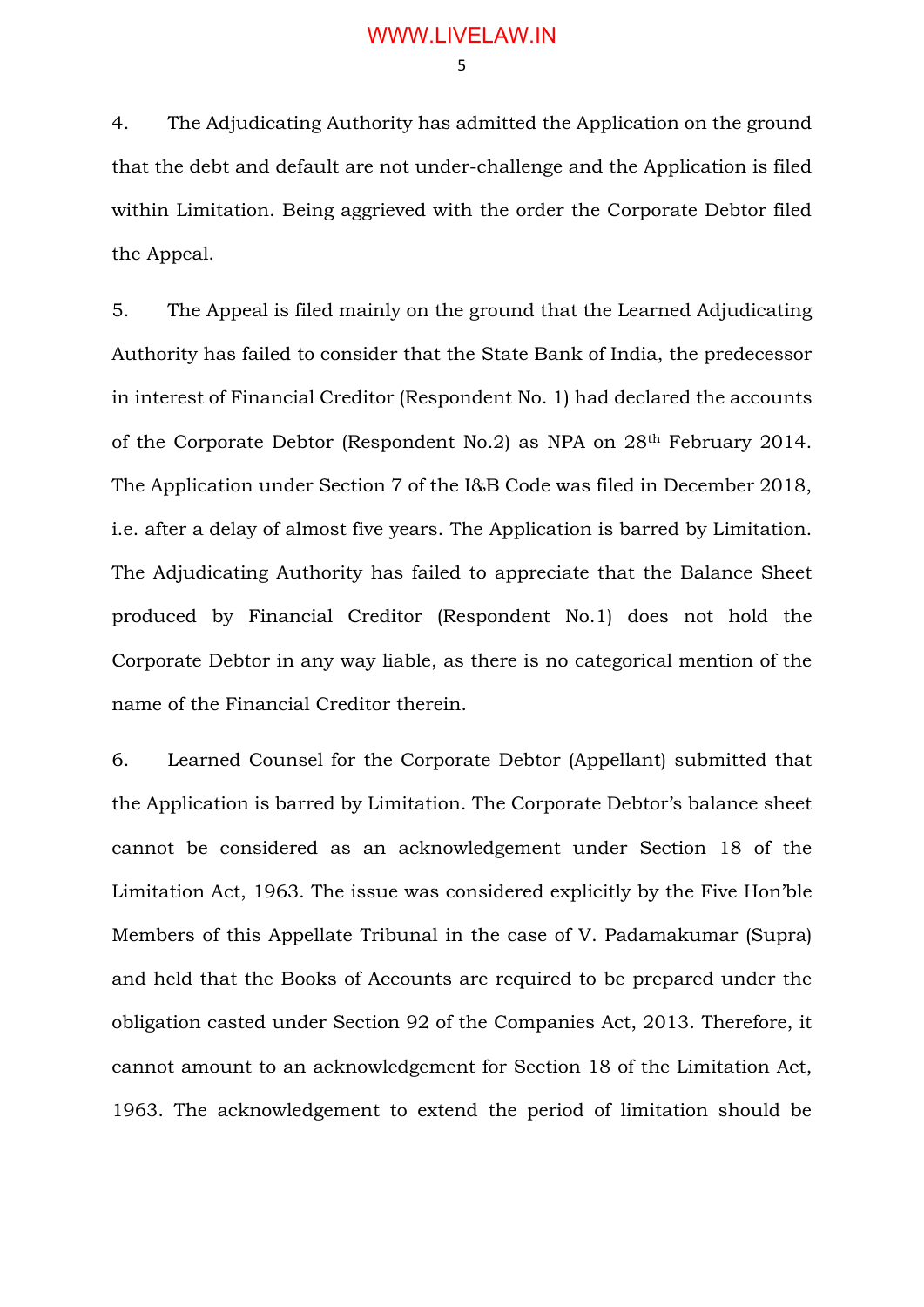voluntary and cannot be given under the compulsion of law or with the threat of any penalty/punishment.

7. Learned Counsel for the Corporate Debtor (Appellant) submitted that the Judgment passed in V. Padmakumar Case does not require reconsideration because in the dissenting Judgment by one of the Hon'ble Members of the Bench has referred the Judgment of Hon'ble Supreme Court in the case of M/s Mahavir Cold Storage Vs. CIT Patna, A.V. Murthi Vs. B.S. Nagabasavanna and S. Natrajan Vs. Sama Dharman. Hence, it cannot be said that these precedents are not brought to the notice of the Bench. Therefore, the Judgment still holds the field and is binding on this Bench.

8. Learned Counsel for the Corporate Debtor further submitted that Hon'ble Supreme Court in the case of Babulal Vardharji Gurjer Vs. Veer Gurjer Aluminium Industries Pvt. Ltd. & Anr. (2020) SCC Online SC 647 finally settled that Section 18 of the Limitation Act, 1963 is not applicable to Insolvency Cases. Therefore, there is no question for referring V. Padmakumar's case for reconsideration.

9. The Learned Counsel for the Financial Creditor contends that in this case, the right to sue for the first time accrued upon the classification of the account as NPA on 31st July 2013. Thereafter, the Corporate Debtor has time and again admitted and unequivocally acknowledged its debt in the Balance Sheets for the years ending 31st March 2015, 31st March 2016 and 31st March 2017. Hence, the right to sue stood extended in terms of Section 18 of the Limitation Act, 1963.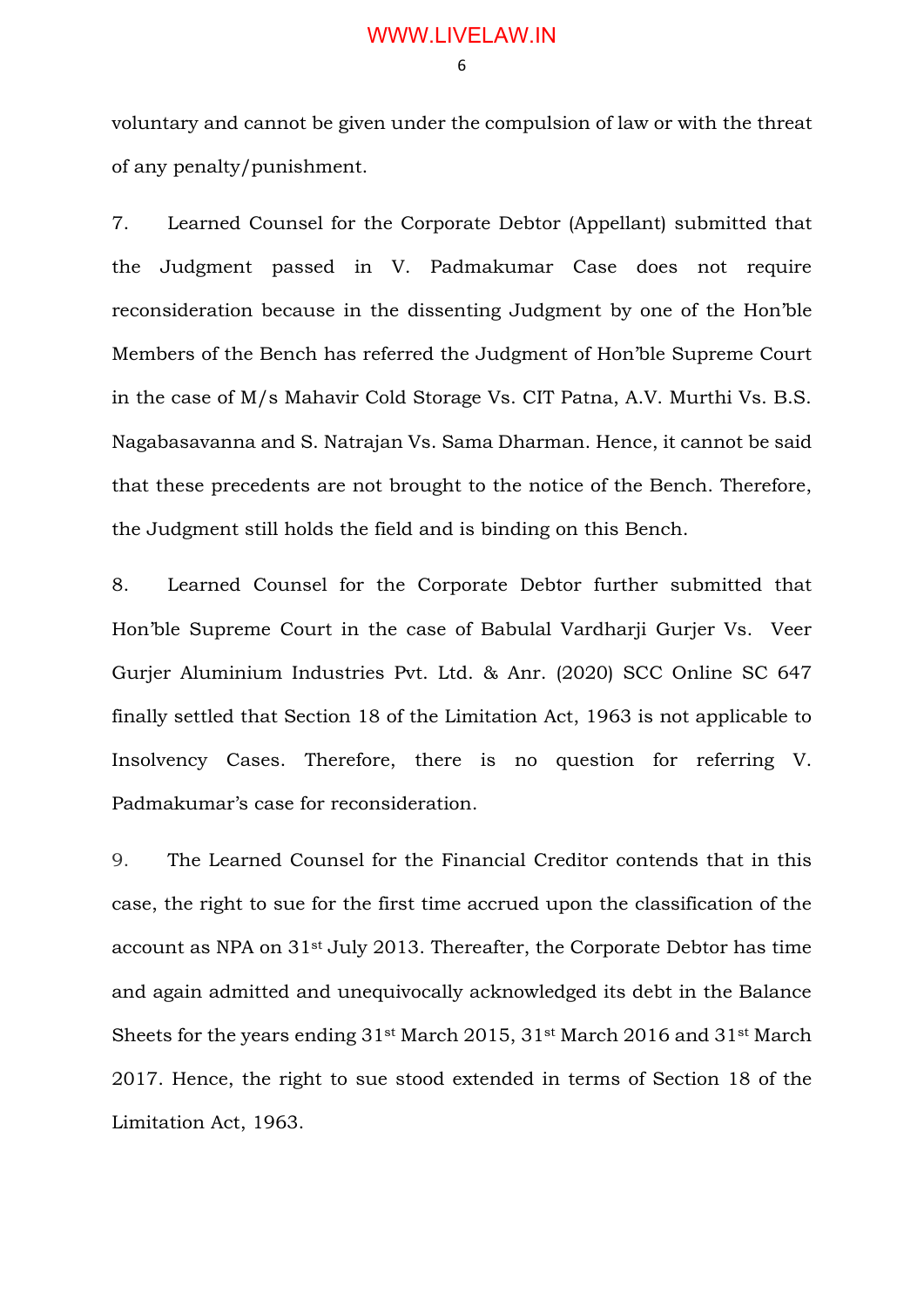7

10. Regarding the issue of Limitation in the present matter, it is pleaded that entries in the Balance Sheet amounts to an acknowledgement of debt in terms of Section 18 of Limitation Act. The Adjudicating Authority observed that in the Balance Sheet the Corporate Debtor, admitted its liability, which was signed before the expiry of three years from the date of default. It is an acknowledgement of debt in terms of Section 18 of the Limitation Act and is therefore, not barred by Limitation. Therefore, the Adjudicating Authority admitted the Application for initiation of CIRP of the Corporate Debtor.

11. Learned Counsel for the Financial Creditor submitted that in Babulal Vardharji Gurjerji case Hon'ble Supreme Court formulated a question, whether Section 18 of the Limitation Act, 1963 could be applied to the present case? After elaborate discussion Hon'ble Supreme Court held that the Respondent No. 2 has not pleaded in regard to an acknowledgment. Therefore, Hon'ble Supreme Court declined the benefit of Section 18 of Limitation Act, 1963. Hon'ble Supreme Court has not said that the provisions of Section 18 of Limitation Act, 1963 are not applicable to the Insolvency cases.

12. The Learned Senior Counsel for the Financial Creditor submitted that it is settled law that the entries made in the Balance Sheet of the Company amounts to an acknowledgement of debt under Section 18 of the Limitation Act, for the same he placed reliance on the law laid down by Hon'ble Supreme Court in case of Mahavir Cold Storage Vs. CIT 1991 Supp (1) SCC 402

"12. The entries in the books of accounts of the appellant would amount to an acknowledgement of the liability to M/s Prayagchand Hanumanmal within the meaning of Section 18 of the Limitation Act, 1963 and extend the period of limitation for the discharge of the liability as debt. Section 2(47) of the Act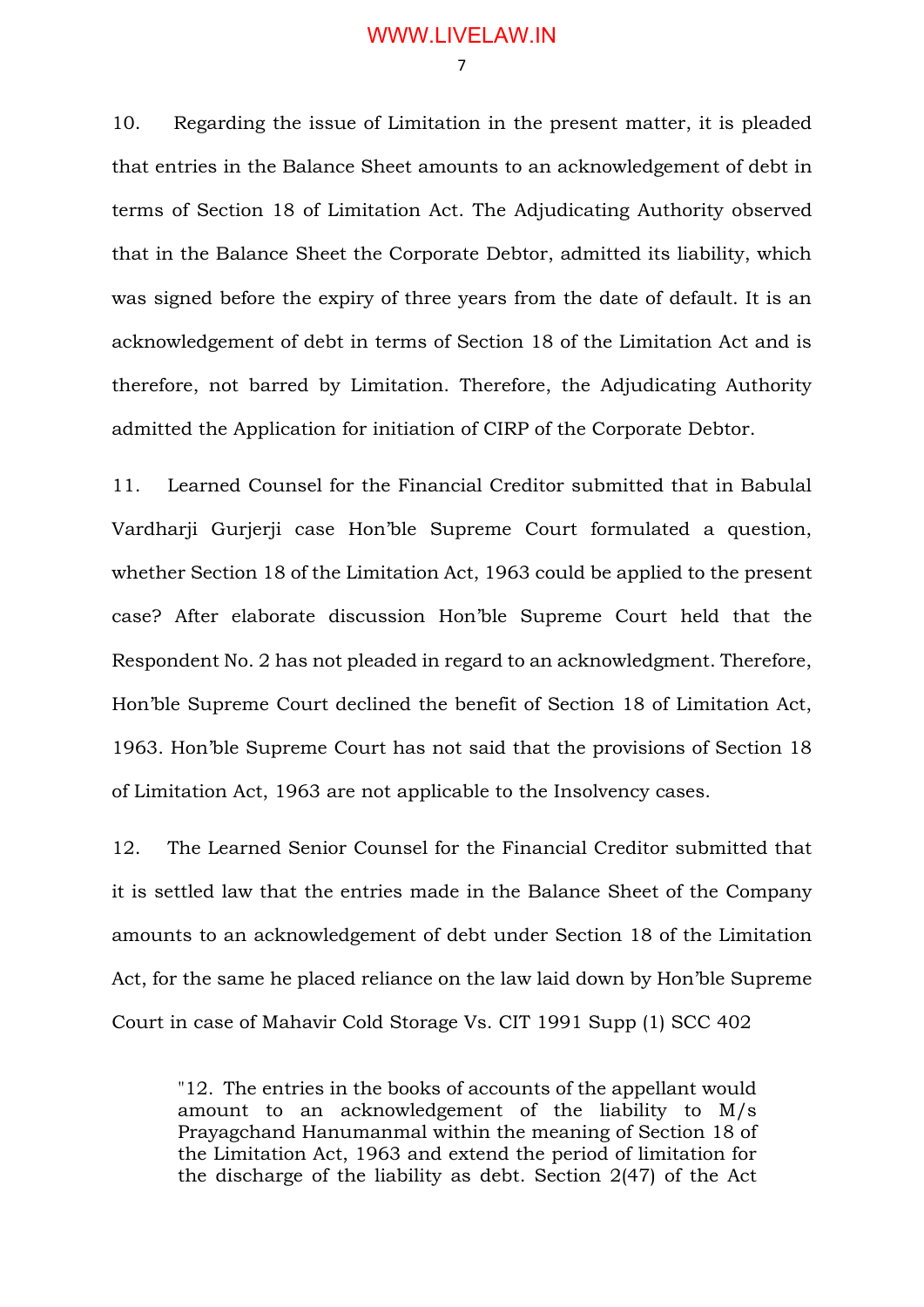defines 'transfer' in relation to a capital asset under clause (i) the sale, exchange or relinquishment of the asset or (ii) the extinguishment of any right thereof or  $-$  [clauses (iii) to (vi) are not relevant hence omitted]."

### 13. In the case of *A.V. Murthy v. B.S. Nagabasavanna*, (2002) 2 SCC 642 at

page 644 Hon'ble the Supreme Court of India held;

"Moreover, in the instant case, the appellant has submitted before us that the respondent, in his balance sheet prepared for every year subsequent to the loan advanced by the appellant, had shown the amount as deposits from friends. A copy of the balance sheet as on 31-3-1997 is also produced before us. If the amount borrowed by the respondent is shown in the balance sheet, it may amount to acknowledgment and the creditor might have a fresh period of limitation from the date on which the acknowledgment was made. However, we do not express any final opinion on all these aspects, as these are matters to be agitated before the Magistrate by way of defence of the respondent."

14. In the Case of Usha Rectifier Corporation (I) Ltd. Vs. CCE, (2011) 11

SCC 571: (2011) 4 SCC (Civ) 387 at Page 574 Hon'ble Supreme Court held

that;

"10. The aforesaid position is further corroborated by the Directors Report appearing at P.2 of the annual report for the year ending December 1988, wherein it was mentioned that during the year the Company developed a large number of testing equipments on its own for using the same for the testing of semiconductors. Once the appellants have themselves made admission in their own balance sheet, which was not rebutted and was further substantiated in the Director's Report, the appellant now cannot turn around and make submission which are contrary to their own admissions."

15. In Case of S. Natarajan Vs. Sama Dharma: MANU/SC/0698/2014

Hon'ble the Supreme Court of India held that;

"Referring to the facts before it, this Court observed that the complainant therein had submitted his balance sheet, prepared for every year subsequent to the loan advanced by the complainant and had shown the amount as deposits from friends. This Court noticed that the relevant balance sheet is also produced in the Court. This Court observed that if the amount borrowed by the accused therein is shown in the balance sheet,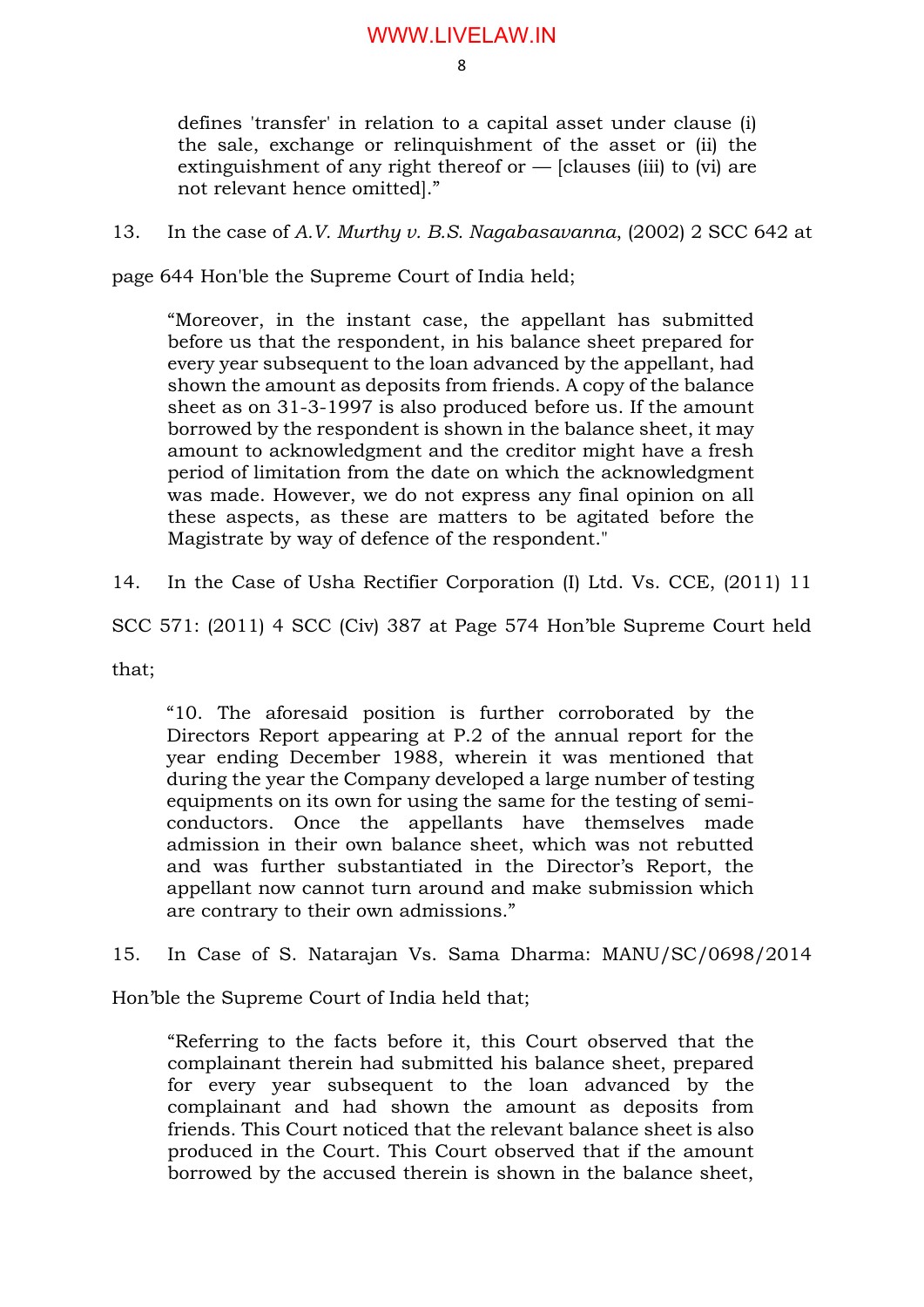it may amount to acknowledgement and the creditor might have a fresh period of limitation from the date on which the acknowledgement was made. After highlighting further facts of the case, this Court held that at this stage of proceedings, to say that the cheque drawn by the accused was in respect of a debt or liability, which was not legally enforceable, was clearly illegal and erroneous. In the circumstances, this Court set aside the order passed by the High Court upholding the Sessions Court's order quashing the entire proceedings on the ground that the debt or liability is barred by limitation and, hence, the complaint was not maintainable. It is, therefore, clear that the contention urged by the Appellant herein can be examined only during trial since it involves examination of facts."

16. The Learned Counsel for the Financial Creditor further placed reliance

on Judgments of various Hon'ble High Courts.

17. In the case of *Bengal Silk Mills Co. v. Ismail Golam Hossain Ariff*, 1961

SCC Online Cal 128: (1960-61) 65 CWN 856 : AIR 1962 Cal 115 at page 862

Hon'ble High Court of Calcutta has held;

"11. To come under section 19 an acknowledgement of a debt need not be made to the creditor nor need it amount to a promise to pay the debt. In England it has been held that a balance-sheet of a company stating the amount of its indebtedness to the creditor is a sufficient acknowledgement in respect of a specialty debt under section 5 of the Civil Procedure Act, 1833 (3 and 4 Will — 4c. 42), see Re: Atlantic and Pacific Fibre Importing and Manufacturing Co. Ltd., (8) 1928 Ch. 836 under section 1 of Lord Tentenden's Act, 1828 (9 Geo. 4, c. 14) read with section 13 of the Mercantile Law Amendment Act, 1856 (19 and 20 Vict. c. 97), see Re: The Coliseum (Burrow) Ltd., (9) (1930) 2 Ch. 44 at 47 and under sections 23 and 24 of the Limitation Act, 1939 (c. 21), see Ledingham v. Bermejo Estancia Co. Ltd., (10) (1947) 1 A.E.R. 749 and Jones v. Bellgrove Properties Ltd., (11) (1949) 2 K.B. 700, on appeal from (1949) 1 A.E.R. 498.Section 5 of the Civil Procedure Act, 1833 did not require that the acknowledgement should be given to the claiming creditor and consequently a balance-sheet containing an admission of indebtedness to the debenture holders was a sufficient acknowledgement of liability in respect of the debentures under that section, though it was sent only to the debenture holders who happened to be the shareholders of the company and not to the other debenture holders, see Re: Atlantic and Pacific Fibre Importing and Manufacturing Co. Ltd. (8) (1928) 1 Ch. 836.Under Tentenden's Act, 1828 as also under the Limitation Act, 1939 (c. 21) the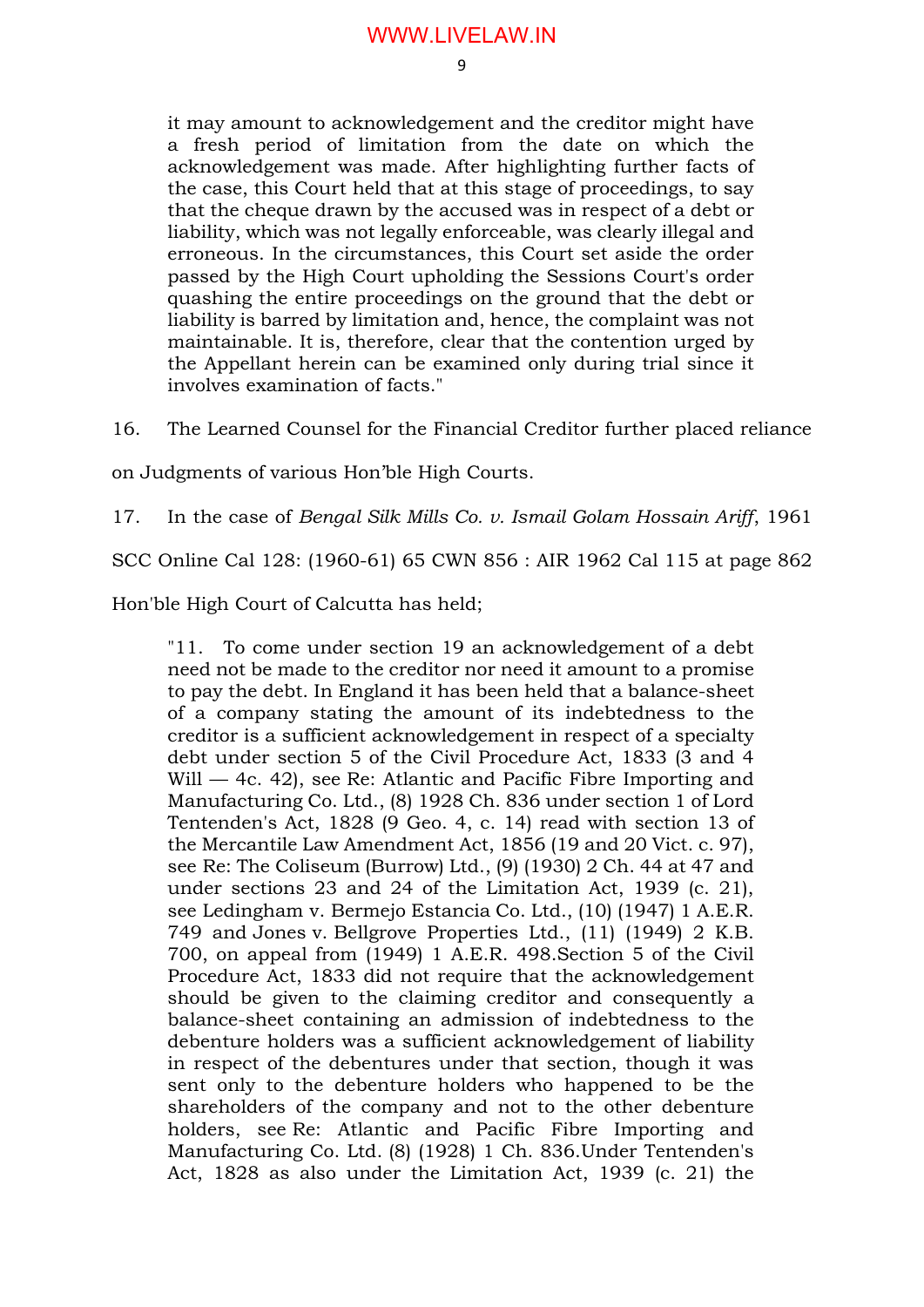10

acknowledgement must be made to the creditor or his agent and if the balance-sheet is sent to a shareholder who is also a creditor the requirements of those Acts were satisfied, see Re: The Coliseum (Burrow) Ltd., (9) (1930) 2 Ch. 44 at 47, Jones v. Bellgrove Properties Ltd., (11) (1949) 1 A.E.R. 498 at 504 affirmed (1949) 2 K.B. 700.The decision in the last case has been followed in India and it has been held that an admission of indebtedness in a balance-sheet is a sufficient acknowledgement under section 19 of the Indian Limitation Act, see The Rajah of Vizianagram v. Official Liquidator, Vizianagram Mining Co. Ltd., (12) (1951) 2 M.L.J. 535 at 550-1 : A.I.R. 1952 Mad. 136 at 145, Lahore Enamelling and Stamping Co. Ltd. v. A.K. Bahalla (13) A.I.R. 1958 Punjab 341 at 347, First National Bank Ltd. v. The Mandi (State) Industries Ltd., (14) (1957) 59 Punjab Law Reports 589 and in an unreported decision of S.R. Das Gupta, J. in matter No. 449 of 1955 Re: Vita Supplies Corporation Ltd. (15) decided on December 7, 1956."

18. In Case of South Asia Industries (P) Ltd. vs. Krishna Shamsher Jung Bahadur Rana and Ors. (14.07.1972-DELHC): MANU/DE/0372/1972 Hon'ble High Court of Delhi has held that;

"46. Shri Rameshwar Dial argued that statements in the balance-sheet of a company cannot amount to acknowledgment of liability because the balance-sheet is made under compulsion of the provisions in the Companies Act. There is no force in this argument. In the first place, section 18 of the Limitation Act, 1963, requires only that the acknowledgment of liability must have been made in writing, but it does not prescribe that the writing should be in any particular kind of document. So, the fact that the writing is contained in a balance-sheet is immaterial. In the second place, it is true that section 131 of the Companies Act, 1913 (Section 210 of the Companies Act, 1956) makes it compulsory that an annual balance sheet should be prepared and placed before the Company by the Directors, and section 132 (section 211 of the Companies Act, 1956) requires that the balance-sheet should contain a summary, inter alia, of the current liabilities of the company. But, as pointed out by Bachawat, J. in Bengal Silk Mills v. Ismail Golam Hossain Ariff, MANU/WB/0033/1962: A.I.R. 1962 Calcutta 115 although there was statutory compulsion to prepare the annual balance-sheet. there was no compulsion to make any particular admission, and a document is not taken out of the purview of section 18 of the Indian Limitation Act 1963 (section 19 of the Indian Limitation Act, 1908) merely on the ground that it is prepared under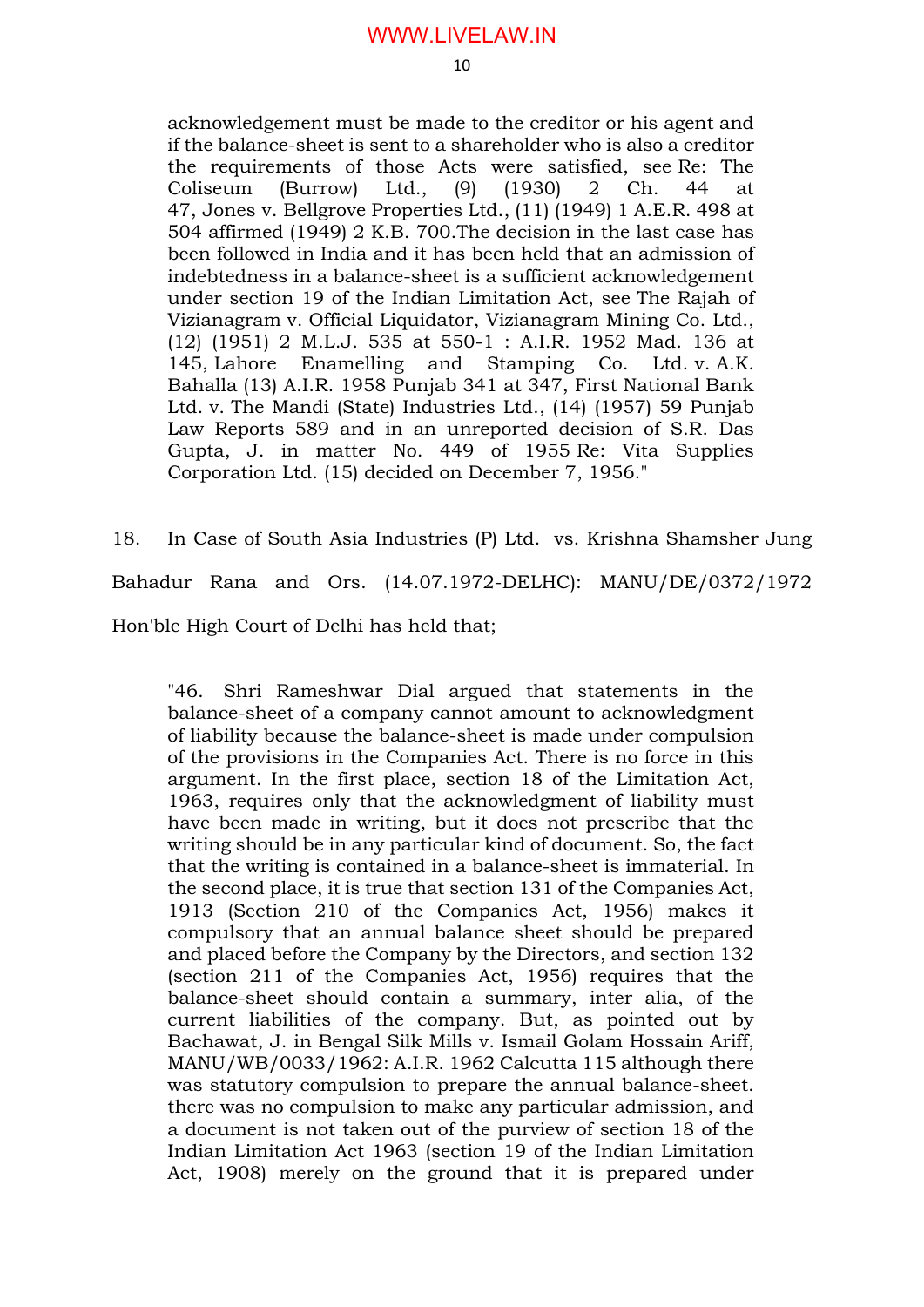compulsion of law or in discharge of statutory duty. Reference may also be made to the decisions in Raja of Vizianagaram v. Vizianagaram Mining Co. Ltd. MANU/TN/0116/1952: A.I.R. 1952 Madras 136. Jones v. Bellegrove Properties Ltd., (1949) 1 All E.R. 498; and Lahore Enamelling and Stamping Co. v. A.K. Bhalla. MANU/PH/0099/1958: A.I.R. 1958 Punjab 341, in which statements in balance-sheets of companies were held to amount to acknowledgments of liability of the companies.

19. Hon'ble High Court of Karnataka in the case of Hedge and Golay Limited

Vs. State Bank of India, (MANU)/KA/0225/1985 held as under:-

"The acknowledgement of liability contained in the balance-sheet of a company furnishes a fresh starting point of Limitation. It is not necessary, as the law stands in India, that the acknowledgment should be addressed and communicated to the creditor.

We are in respectful agreement with the view taken by the Learned Company Judge on the point. The position of law that an acknowledgment of debts in the balance-sheets of a Company does furnish fresh starting point of limitation is too well settled to need any elaborate discussion. (See: Jones-v-Bellegrove Properties Ltd. 1949 (1) All. ER 498 In Re. Compania de Electric dad 1980 Ch. Dn. 146, Babulal Rukmanand- v. – Official Liquidator Manu/RH/0043/1968 and Bengal Silk Mills Co. –v-Ismail Golam Hossain Ariff. Manu/WB/0033/1962: AIR 1962 Cal 115."

20. In case of Bhajan Singh Samra v. Wimpy International Ltd., 2011

SCC OnLine Del 4888. Hon'ble High Court of Delhi has held that;

"13. Having heard the parties, this Court is of the opinion that the petitioning-creditor has to satisfy the Court that the debt on which the petition is based was due and payable on the date of the petition. Certainly a time barred debt cannot be the basis of a winding up petition. However, admission of a debt either in a balance sheet or in the form of a letter duly signed by the respondent, would amount to an acknowledgement, extending the period of limitation. Section 18(1) of the Limitation Act, 1963 incorporates the said principle. Section 18(1) of the Limitation Act, 1963 reads as under:-

15. The Calcutta High Court in the case of Bengal Silk Mills Co. v. Ismail Golam Hossain Ariff, AIR 1962 Cal. 115 held that in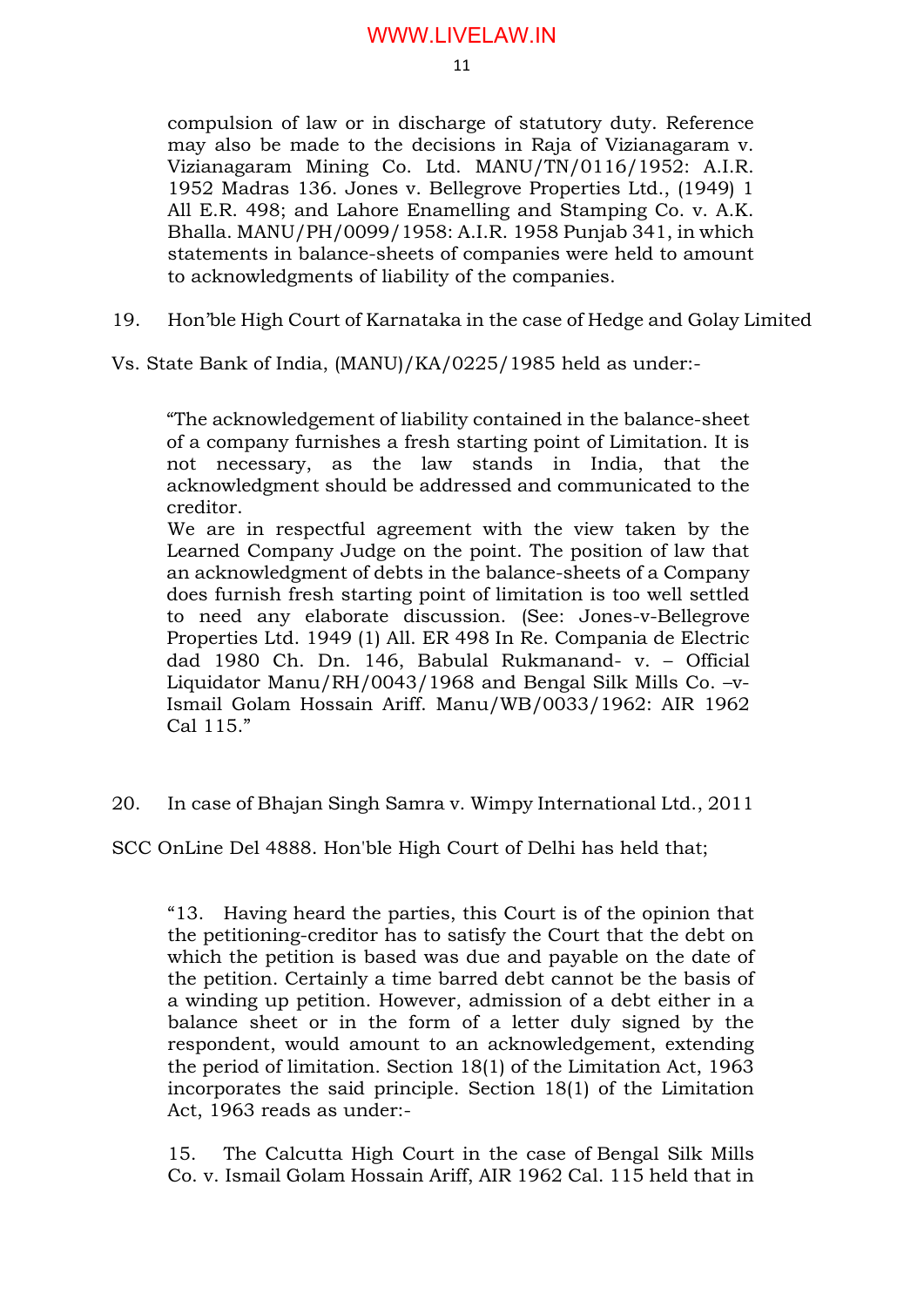an appeal arising from a money decree against a company, even statement of a liability in the balance-sheet of the company amounted to admission/acknowledgement of a debt giving rise to a fresh period of limitation, notwithstanding the fact that the balance-sheet was prepared under 'compulsions of statute and of the articles of association of the company'.

16. In Vijaya Kumar Machinery & Electrical Stores v. Alaparthi Lakshmikanthamma, (1969) 74 ITR 224 (AP), the Andhra Pradesh High Court after following Bengal Silk Mills Co. (supra), Rajah of Vizianagaram v. Official Liquidator, Vizianagaram Mining Company Limited, AIR 1952 MAD. 1361, Lahore Enamelling and Stamping Co. Ltd. v. A.K. Bhalla, AIR 1958 Punj. 341 and Jones v. Bellgrove Properties Ltd., (1949) 2 All.ER 198 held, "What emerges from a consideration of the above decision is that the date of signing the balance-sheet by the second defendant started a fresh period of limitation".

21. In case of the Commissioner of Income Tax v. Shri Vardhman Overseas

Ltd., 2011 SCC Online Del 5599. Hon'ble High Court of Delhi has held that ;

"17. In the case before us, as rightly pointed out by the Tribunal, the assessee has not transferred the said amount from the creditors' account to its profit and loss account. The liability was shown in the balance sheet as on  $31<sup>st</sup>$  March, 2002. The assessee being a limited company, this amounted to acknowledging the debts in favour of the creditors. Section 18 of the Limitation Act, 1963 provides for effect of acknowledgement in writing. It says where before the expiration of the prescribed period for a suit in respect of any property or right, an acknowledgement of liability in respect of such property or right has been made in writing signed by the party against whom such property or right is claimed, a fresh period of limitation shall commence from the time when the acknowledgement was so signed. In an early case, in England, in Jones v. Bellgrove Properties, (1949) 2KB 700, it was held that a statement in a balance sheet of a company presented to a creditor-share holder of the company and duly signed by the directors constitutes an acknowledgement of the debt."

22. Hon'ble High Court of Delhi in the case of Shahi Export Pvt. Ltd. Vs.

CMD Built Tech Pvt. Ltd. (2013) SCC Online Del 2535 held as under:-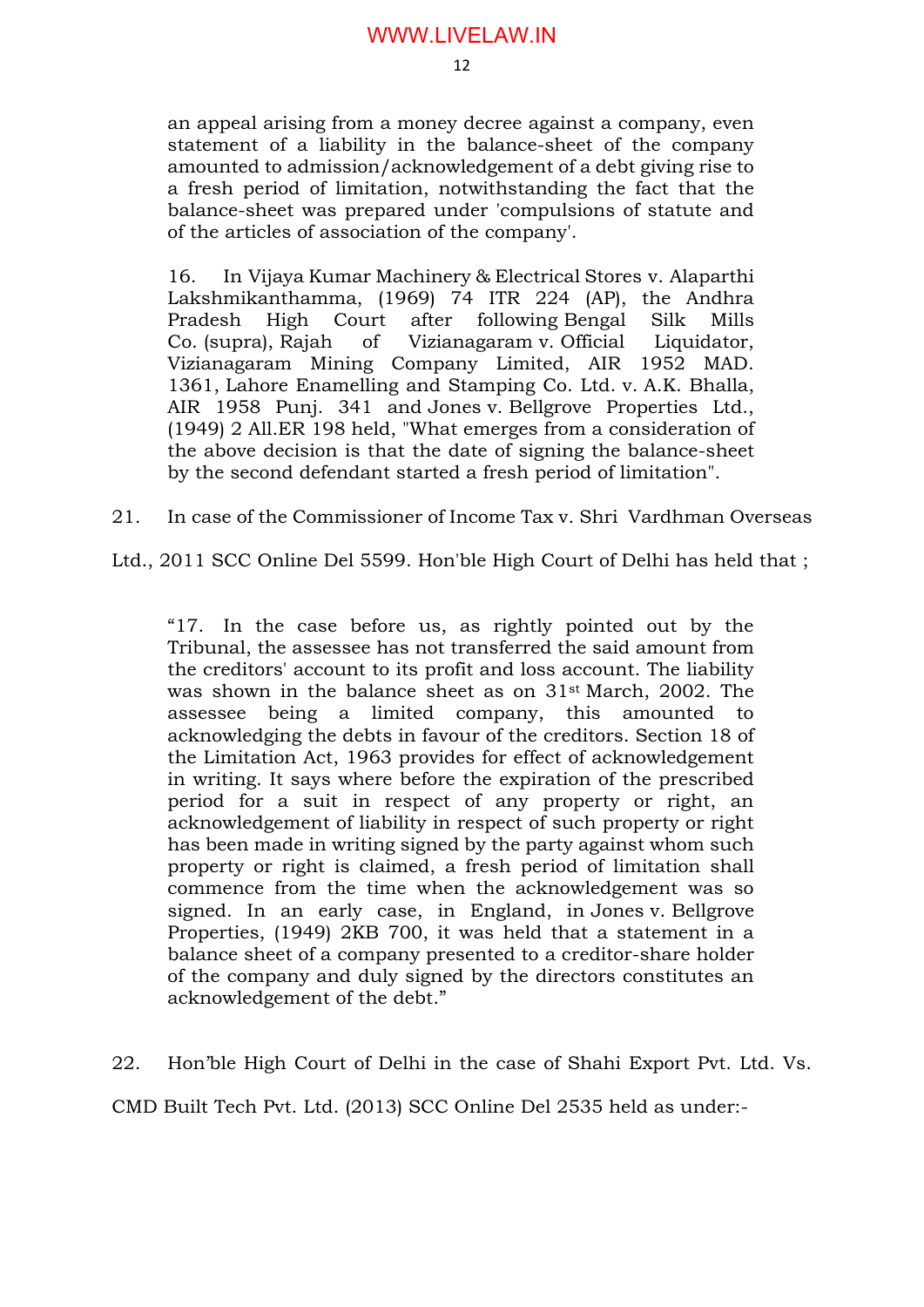"7.It is hardly necessary to cite authorities in support of the wellestablished position that an entry made in the company's balance sheet amounts to an acknowledgement of the debt and has the effect of extending the period of limitation under Section 18 of the Limitation Act, 1963. However, I may refer to only one decision of the learned Single Judge of this Court (Manmohan, J.) in Bhajan Singh Samra V. Wimpy International Ltd. 185 (2011) DLT 428 for the simple reason that it collects all the relevant authorities on the issue, including some of the Judgments cited before me on behalf of the petitioners. This Judgment entirely supports the petitioners on this point."

23. In the case of N.S. Atwal v. Jindal Steel and Power Ltd., 2013 SCC

Online Del 3902. Hon'ble Delhi High Court has held that;

"11. Indeed, that was also the plea taken by JSPL: that the exchange of letters in this case establishes an agreement for the amount claimed. Not only have these letters not been contested by the appellant, but, instead of probing this route further in order to establish the debt (no doubt based, ultimately, on the exchange of letters), the learned Single Judge relied on the admission in the balance sheets presented by the defendant before the Court. On that question, of admissions of debt through balance sheet, while the circumstance surrounding the entry may be relevant for other purposes, the fact that the amount claimed in the present suit is admitted as a debt due, as a loan, from JSPL, is sufficient in order for the Court to reach a finding that the liability is established.

12. This Court in ESPN Software India (P) Ltd. v. Modi Entertainment Network Ltd., [2012] 173 Comp Cas 465 (Delhi), noted that:

"17. Admission in balance-sheet is per-se an admission of liability………….

### XXXXXX XXXXXXXXXXXX

19. This entry clearly states that an amount of Rs. 8,00,04,000/- is due and payable by the respondent in accordance with the terms of the contract. This document has been signed by the directors of the company and its Company Secretary on 31.10.2002."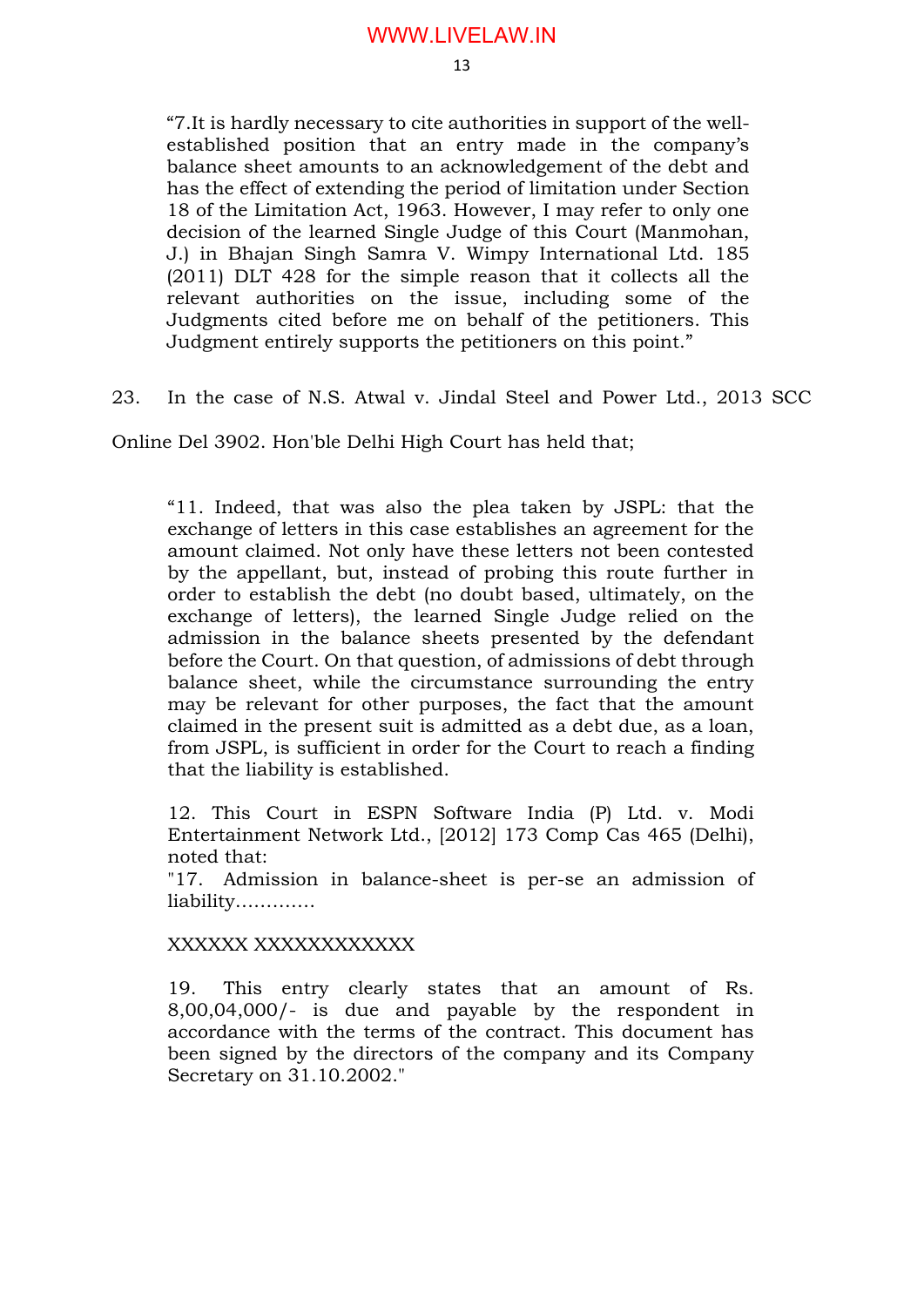24. In the case of Al-Ameen Limited v. K.P. Sethumadhavan, 2017 SCC

Online Ker 11337. Hon'ble High Court of Kerala at Ernakulam has held

that;

"7. The inclusion of a debt in a balance sheet duly prepared and authenticated would amount to admission of a liability and therefore satisfies the requirement of law for a valid acknowledgment under Section 18 of the Act. We may recapitulate the words of Mr. Justice P. Subramonian Poti in Krishnan Assari v. Akilakerala Viswakarma Maha Sabha [1980 KLT 515 (DB)] and the following is the extract:

"10. How far the balance sheets could be acted upon in deciding the claim of the appellant is the next question. The appellant relies on the balance sheets as acknowledgment of liability contemplated in S. 18 of the Limitation Act, 1963. Under S. 18 an acknowledgment of liability signed by the party against whom the right is claimed gives rise to a fresh period of limitation. Under Explanation (b) to the Section the word 'signed' means signed either personally or by an agent duly authorized. A company being a corporate body acts through its representatives, the Managing Director and the Board of Directors. Under S. 210 of the Companies Act it is the statutory duty of the Board of Directors to lay before the Company at every annual general body meeting a balance sheet and a profit and loss account for the preceding financial year. S. 211 directs that the form and contents of the balance sheet should be as set out in Part I of Schedule VI. The said form stipulates for the details of the loans and advances and also of sundry creditors. The balance sheet should be approved by the Board of Directors, and thereafter authenticated by the Manager or the Secretary if any and not less than two directors one of whom should be the Managing Director. (See S. 215). The Act also provides for supply of copies of the balance sheet to the members before the company in general meeting. Going by the above provisions, a balance sheet is the statement of assets and liabilities of the company as at the end of the financial year, approved by the Board of Directors and authenticated in the manner provided by law. The persons who authenticate the document do so in their capacity as agents of the company. The inclusion of a debt in a balance sheet duly prepared and authenticated would amount to admission of a liability and therefore satisfies the requirements of law for a valid acknowledgment under S. 18 of the Limitation Act, even though the directors by authenticating the balance sheet merely discharge a statutory duty and may not have intended to make an acknowledgment."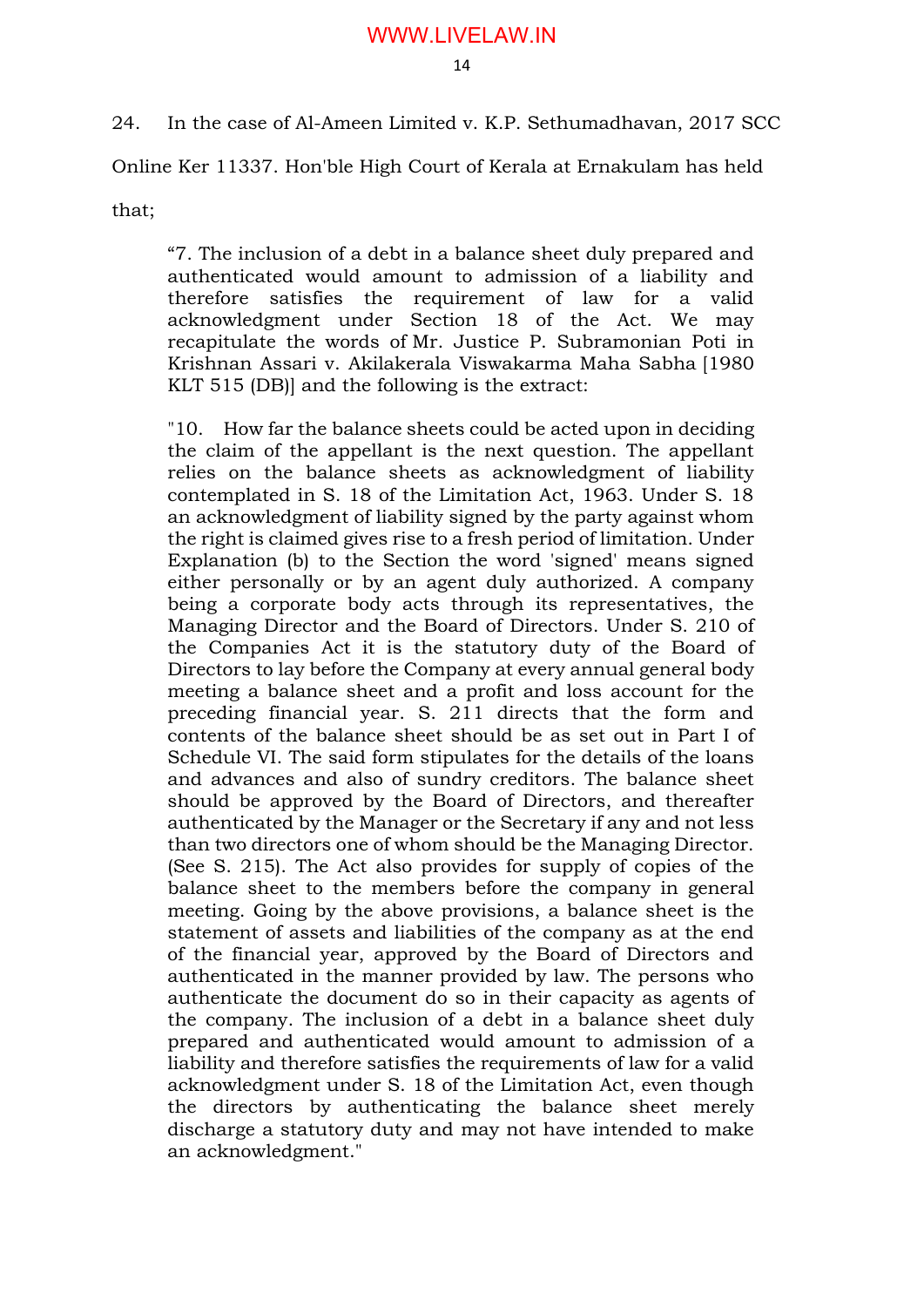25. Hon'ble High Court of Delhi in the case of Zest Systems Pvt. Ltd. Vs. Center for Vocational and Entrepreneurship Studies & Anr. (2018) SCC Online Del 12116 held as under:-

" 7. It is hardly necessary to cite authorities in support of the well-established position that an entry made in the company's balance sheet amounts to an acknowledgement of the debt and has the effect of extending the period of limitation under Section 18 of the Limitation Act, 1963. However, I may refer to only one decision of the Learned Single Judge of this Court (Manmohan, J.) in Bhajan Singh Samra Vs. Wimpy International Ltd., 185 (2011) DLT 428 for the simple reason that it collects all the relevant authorities on the issue, including some of the supports the petitioners on this point"

6. In view of the legal position spelt out in Judgments noted above, the acknowledgment of the debt in the balance sheet extends the period of limitation. The acknowledgement is as on 31.03.2015. This suit is filed in 2017. The suit is clearly within limitation."

26. In case of Agni Aviation Consultants and Ors. vs. State of Telangana

and Ors. (21.04.2020 - TLHC): MANU/TL/0077/2020 Hon'ble High Court of

Telangana has held that;

"100. In several cases, various High Courts have held that an acknowledgment of liability in the balance sheet by a Company registered under the Companies Act, 1956 extends the period of limitation though it is not addressed to the creditor specifically. (Zest Systems Pvt. Ltd., Vs. Center for Vocational and Entrepreneurship Studies and Another MANU/DE/4093/2018:, Bhajan Singh Samra Vs. Wimpy International Ltd. MANU/DE/6446/2012, Vijay Kumar Machinery and Electrical Stores Vs. Alaparthi Lakshmi Kanthamma MANU/AP/0150/1968 : (1969) 74 ITR 224 (AP) and Bengal Silk Mills Company, Rajah of Vizianagaram Vs. Official Liquidator, Vizianagaram Mining Company Limited AIR 1952 Madras 1361).

101. Therefore it is not necessary that the acknowledgment of liability must be contained in a document addressed to the creditor i.e. the petitioners in the instant case."

15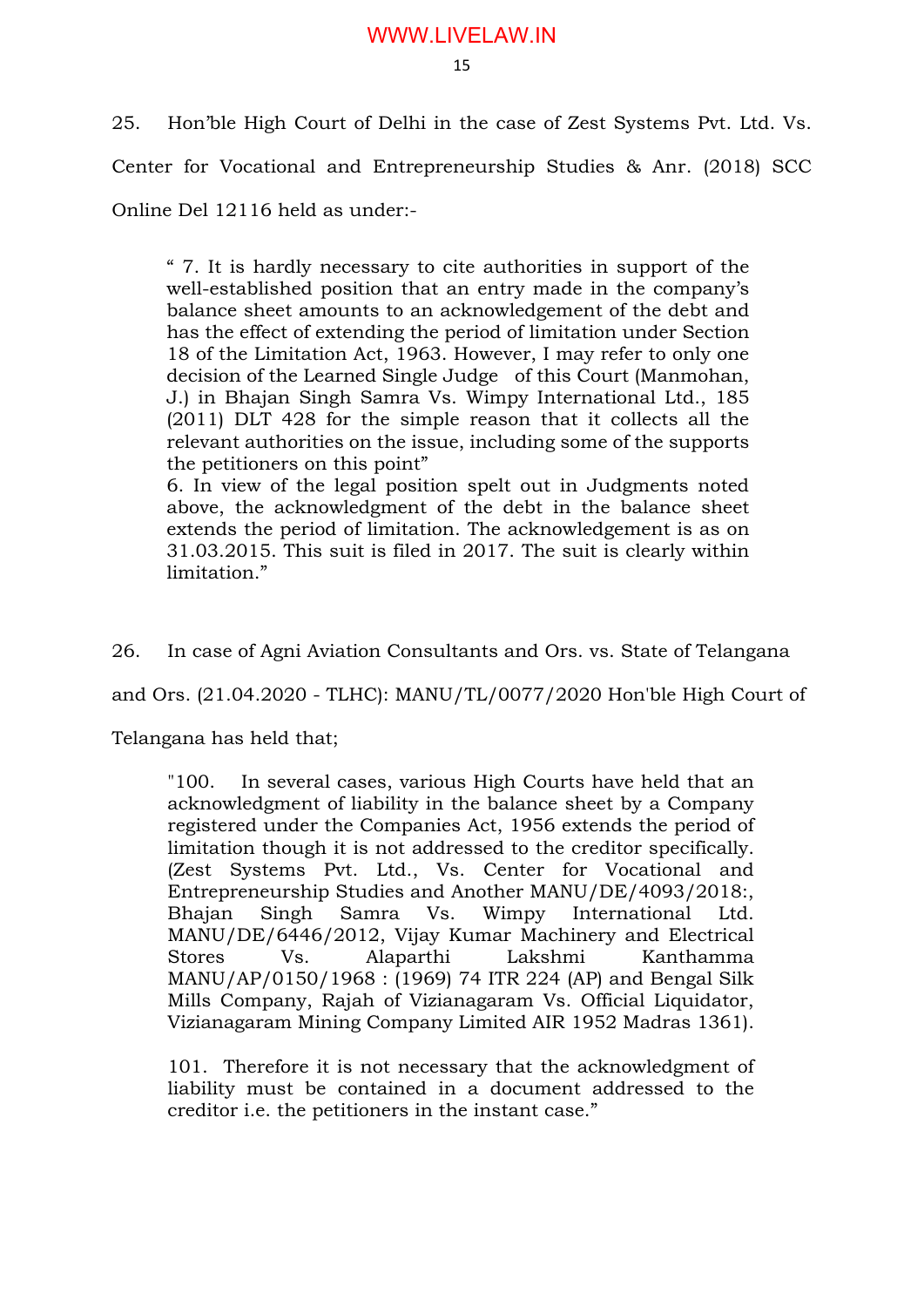27. Firstly we have considered whether Section 18 of Limitation Act, 1963 is applicable to Insolvency Cases?

28. We have carefully gone through the Judgment of Hon'ble Supreme Court in the case of Babulal Vardharji Gurjar (Supra). Hon'ble Supreme Court has held as under:-

"Therefore, on the admitted fact situation of the present case, where only the date of default as 08.07.2011 has been stated for the purpose of maintaining the application under Section 7 of the Code, and not even a foundation is laid in the application for suggesting any acknowledgment of any other date of default, in our view, the submissions sought to be developed on behalf of the respondent No. 2 at the later stage cannot be permitted. It remains trite that the question of limitation is essentially a mixed question of law and facts and when a party seeks application of any particular provision for extension or enlargement of the period of limitation, the relevant facts are required to be pleaded and requisite evidence is required to be adduced. Indisputably, in the present case, the Respondent No. 2 never came out with any pleading other than stating the date of default as 08.07.2011 in the application. That being the position, no case for extension of period of Limitation is available to be examined. In other words, even if Section 18 of the Limitation Act and principles thereof were applicable, the same would not apply to the application under consideration in the present case, looking to the very averment regarding default therein and for want of any other averment in regard to acknowledgement. In this view of the matter, reliance on the decision in Mahaveer Cold Storage Pvt. Ltd. does not advance the cause of the Respondent No. 2."

29. With the aforesaid we are unable to convince with the argument of

Learned Counsel for the Corporate Debtor that Section 18 of Limitation Act,

1963 is not applicable to Insolvency Cases.

Reasons for reconsideration of V. Padmakumar's Judgment.

30. We are of the view that the Judgment in V. Padmakumar's Case (Supra)

requires reconsideration on following reasons: -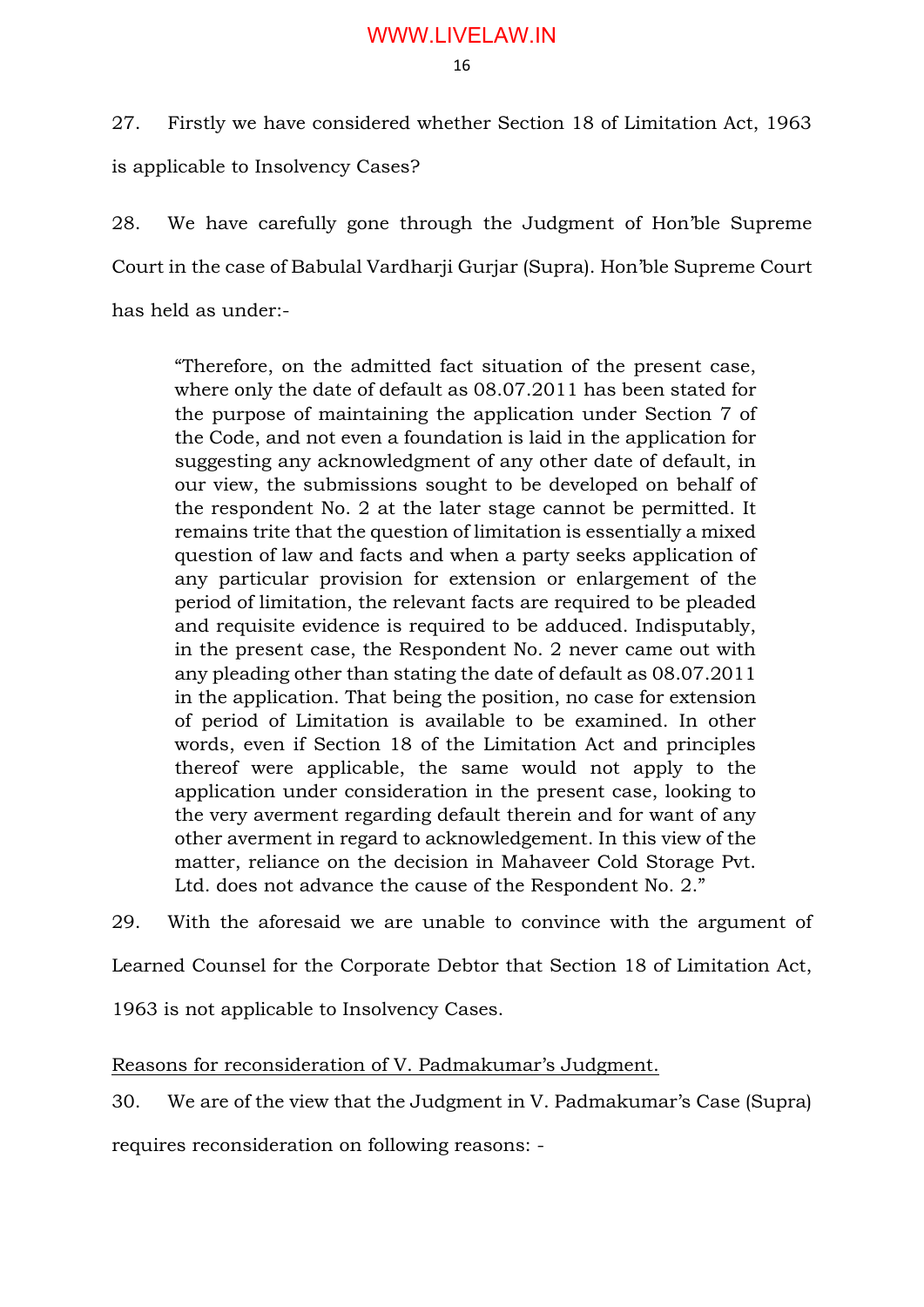I. There is consistent view of the Hon'ble Supreme Court and High Court of Allahabad, Calcutta, Delhi, Karnataka, Kerala and Telangana that the entries in the Balance Sheet of the Company be treated as an acknowledgement of debt for the purpose of Section 18 of Limitation Act, 1963. The majority view in V. Padmakumar's Case is just contrary to settled law.

- II. In V. Padamakumar's Case minority view is in the line of settled law that Balance Sheet of the Company, be treated as acknowledgement of debt for the purpose of Section 18 of the Limitation Act, 1963. In the majority Judgment no reasons have been assigned for disagreement with this view.
- III. In support of majority Judgment in V. Padamakumar's Case none of the precedent cited before us.
- IV. In V. Padamakumar's Case, it is discussed that the Balance Sheet of the Company is prepared pursuant to Section 92 of the Companies Act, 2013 and filing of Balance Sheet/Annual Return being mandatory under Section 92(4) of the Companies Act, 2013, failing of which attracts penal action under Section 92(5) and (6) of the Act. In our humble opinion Balance Sheet is not Annual Return but is a Financial Statement. Financial Statement is defined under Section 2(40) of the Companies Act, 2013.
- V. In V. Padamakumar's Case it is held that the Balance Sheet is required to be prepared under the obligation casted under Section 92 of the Companies Act, 2013. Therefore, it cannot amount to an acknowledgement for Section 18 of the Limitation Act, 1963. The

17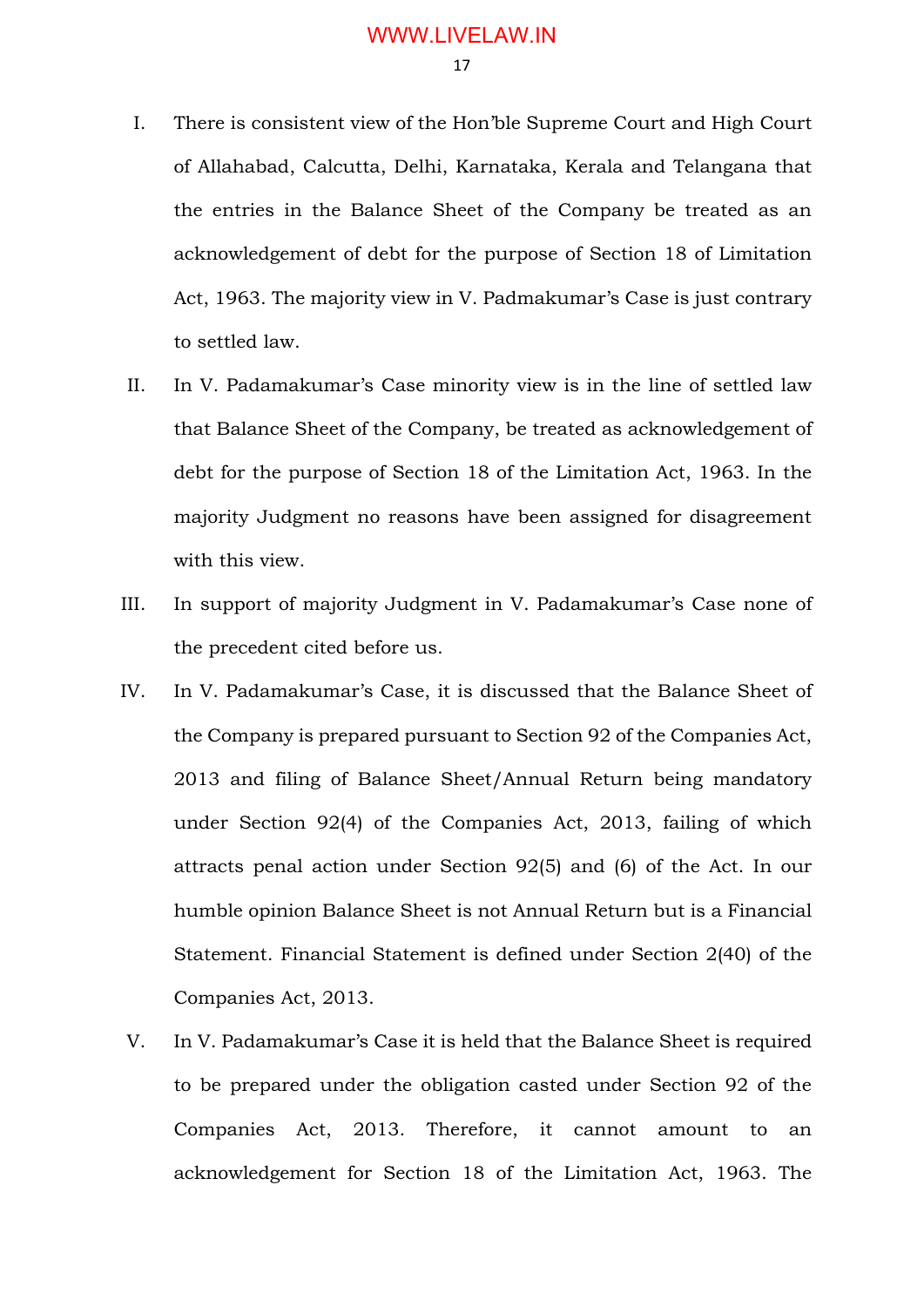Acknowledgement should be voluntary and cannot be given under compulsion of law or with the threat of any penalty/punishment. Hon'ble Calcutta High Court in the case of Bengal Silk Mills Co. (Supra) and Hon'ble High Court of Delhi in the case of South Asia Industries Pvt. Ltd. (Supra) held that merely on the ground that the Balance Sheet of the Company is prepared under the compulsion of law or in discharge of statutory duty, it cannot be held that the Balance Sheet of the Company cannot amount to an acknowledgement of liability.

- VI. The Balance Sheet is a material document attached with sanctity that must be submitted to ROC and is used for obtaining a business loan or investments. Relevant provisions in regard to Balance Sheet of the Company provided in Section 129, 130, 131, 134, 137, 143 and 397 of the Companies Act. Section 130 and 131 provides that a Company cannot reopen its Books of Account and Financial Statement without the Order made by the Court of Competent Jurisdiction or the Tribunal. Directors of the Company after making Judgments and estimates that are reasonable and prudent cannot resile without permission of Tribunal.
- VII. Section 397 of the Companies Act, provides that the documents filed for the purpose of Companies Act, and Rules made thereunder by a Company with the Registrar shall be admissible in any proceedings thereunder. Without proof or production of original as evidence of any contents of the original or of any fact stated therein of which direct evidence is admissible.